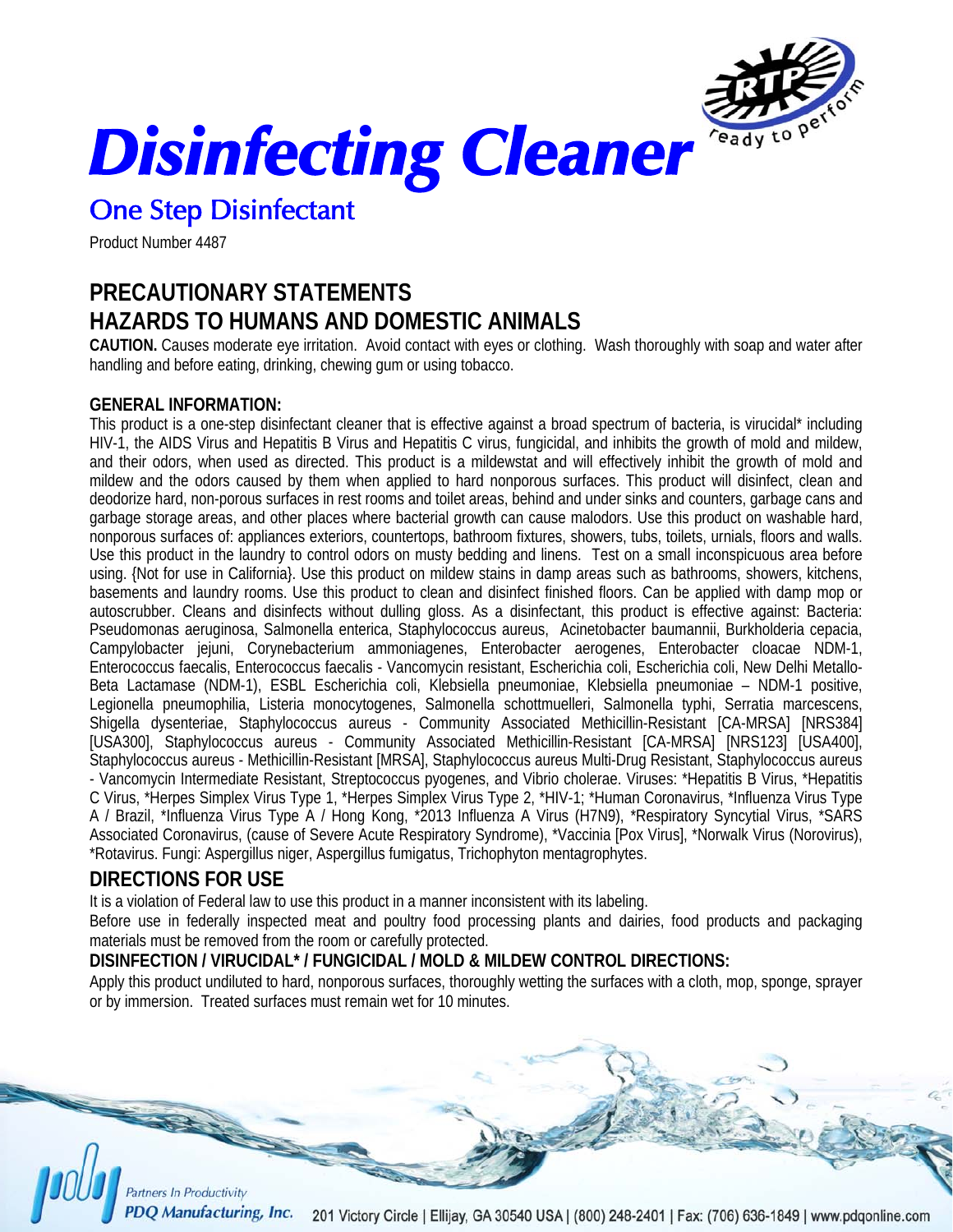For Influenza Virus Type A and Human Coronavirus, treated surfaces must remain wet for 1 minute. Wipe dry with a cloth, sponge or mop or allow to air dry. For heavily soiled areas, a preliminary cleaning is required. For sprayer applications, use a coarse spray device. Spray 6 - 8 inches from surface; rub with brush, sponge or cloth. Avoid breathing spray. Rinse all surfaces that come in contact with food such as countertops, appliances, tables and stovetops with potable water before reuse. Do not use on utensils, glassware and dishes.

**For fungicidal activity:** This product is an effective one-step fungicide against Trichophyton mentagrophytes when used on hard nonporous surfaces in areas such as locker rooms, dressing rooms, shower and bath areas and exercise facilities. Allow surface to remain wet for 10 minutes.

**For mold and mildew:** Repeat treatment every 7 days or more often if new growth appears.

**TO CLEAN AND DEODORIZE:** Apply undiluted to surfaces with a cloth, mop, sponge or sprayer. Wipe or allow to air dry. This product is not for use on medical device surfaces.

#### **NON-ACID TOILET BOWL AND URINAL DISINFECTANT / CLEANER DIRECTIONS:**

Remove gross filth prior to disinfection. Empty toilet or urinal and apply this product to exposed surfaces and under the rim with a cloth, mop, sponge, or sprayer. Brush or swab thoroughly, allow to stand for 10 minutes, and flush.

**FOR USE ON FINISHED FLOORS:** Apply with a damp mop or autoscrubber. Allow surface to remain wet for 10 minutes. Wipe or allow to air dry.

**\*KILLS HIV-1 AND HBV AND HCV ON PRE-CLEANED ENVIRONMENTAL SURFACES / OBJECTS PREVIOUSLY SOILED WITH BLOOD / BODY FLUIDS** in health care settings or other settings in which there is an expected likelihood of soiling of inanimate surfaces / objects with blood or body fluids and in which the surfaces / objects likely to be soiled with blood or body fluids can be associated with the potential for transmission of Human Immunodeficiency Virus Type 1 [HIV-1] [associated with AIDS] or Hepatitis B Virus [HBV] or Hepatitis C Virus [HCV].

**Special Instructions for Cleaning and Decontamination against HIV-1 or HBV or HCV on Surfaces / Objects Soiled With Blood / Body Fluids. Personal Protection:** Clean-up must always be done wearing protective gloves, gowns, masks and eye protection.

**Cleaning Procedure:** Blood and other body fluids containing HIV or HBV or HCV must be thoroughly cleaned from surfaces and objects before application of this product. Contact Time: Leave surface wet for 1 minute for HIV-1 and 10 minutes for HBV and HCV. Use a 10 minute contact time for disinfection against all other viruses, bacteria and fungi claimed. Disposal of Infectious Material: Blood, body fluids, cleaning materials and clothing must be autoclaved and disposed of according to local regulations for infectious waste disposal.

#### **WATER DAMAGE RESTORATION AGAINST ODOR-CAUSING BACTERIA AND FUNGI FOR HOME, INSTITUTIONAL, INDUSTRIAL AND HOSPITAL USE: {Not for use in California}**

This product is particularly suitable for use in water damage restoration situations against odor causing bacteria on the following porous and semi-porous materials: carpets, carpet cushions, subfloors, drywall, trim and frame lumber, tackless strip and paneling. Saturate the affected materials with enough product to remain wet for at least 10 minutes.

**Sewer Backup and River Flooding:** During mitigation procedures, remove gross filth or heavy soil along with nonsalvageable materials. Saturate all affected areas with a coarse spray device before and after cleaning and extraction.

**Carpets, Carpet Cushions and Other Porous Materials such as Subfloors, Drywall, Trim and Frame Lumber, Tackless Strip and Paneling:** For water damage from a clean source, extract excess water. Test hidden area for colorfastness. Remove gross filth or heavy soil. Saturate all affected areas with a coarse spray device. Roll, brush or agitate into the materials and allow materials to remain wet for 10 minutes. Follow with a thorough extraction. Dry rapidly and thoroughly.

**Special instructions For Cleaning Carpet Against Odor Causing Bacteria:** Use this product in industrial and institutional areas such as homes, motels, hotels, nursing homes, schools, and hospitals. Use on wet-cleanable synthetic fibers. Do not use on wool. Vacuum carpet thoroughly prior to cleaning. Test fabric for colorfastness. Do not mix this product with other cleaning products. Follow the cleaning procedures specified by the manufacturer of the cleaning equipment. After using the product, set the carpet pile and protect the carpet from furniture legs and bases while drying. Do not over-wet. If applied to stain resistant nylon carpet, apply a fabric protector according to the manufacturer's directions.

**Partners In Productivity** Manufacturing, Inc. 201 Victory Circle | Ellijay, GA 30540 USA | (800) 248-2401 | Fax: (706) 636-1849 | www.pdqonline.com